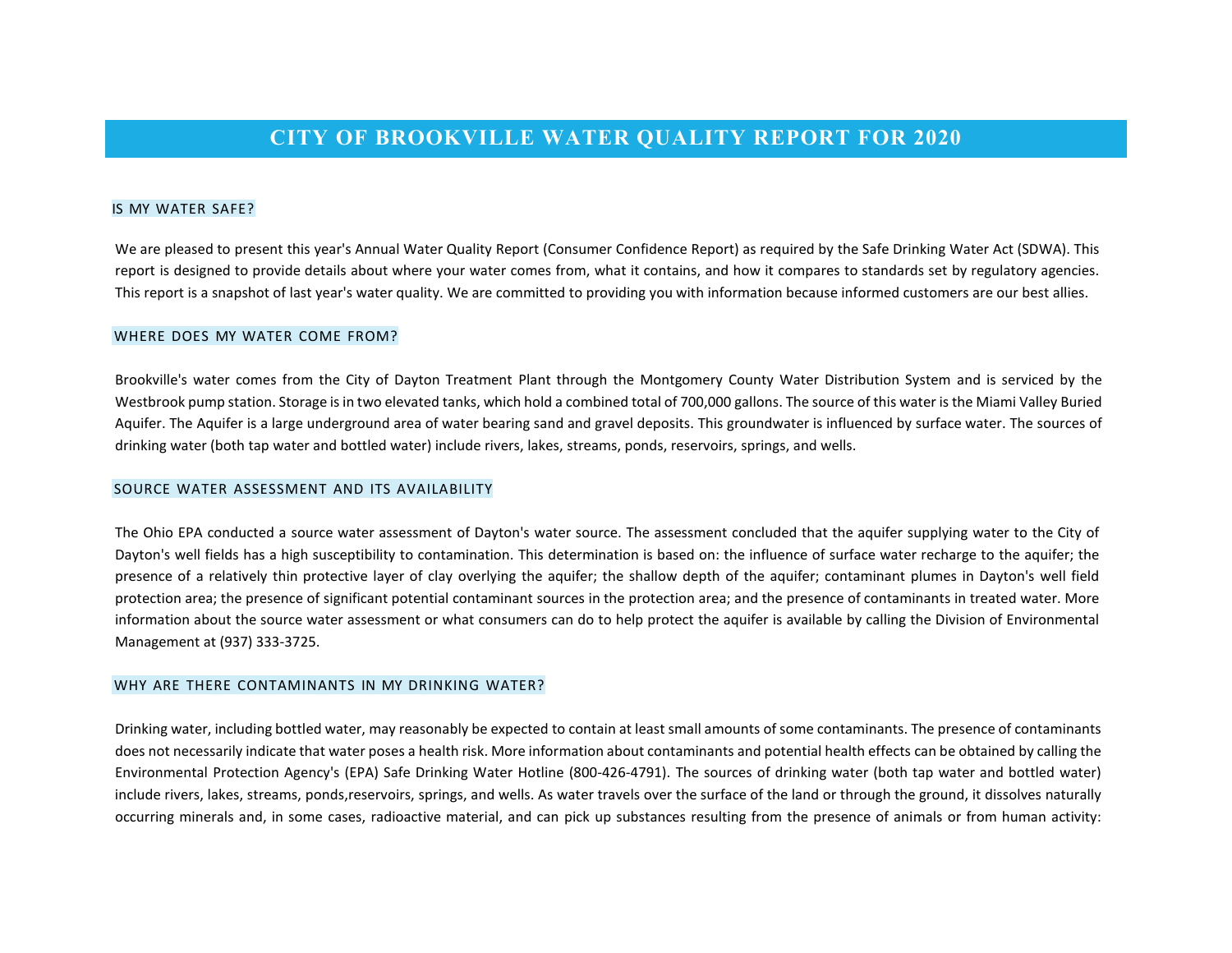microbial contaminants, such as viruses and bacteria, that may come from sewage treatment plants, septic systems, agricultural livestock operations, and wildlife; inorganic contaminants, such as salts and metals, which can be naturally occurring or result from urban stormwater runoff, industrial, or domestic wastewater discharges, oil and gas production, mining, or farming; pesticides and herbicides, which may come from a variety of sources such as agriculture, urban stormwater runoff, and residential uses; organic Chemical Contaminants, including synthetic and volatile organic chemicals, which are by-products of industrial processes and petroleum production, and can also come from gas stations, urban stormwater runoff, and septic systems; and radioactive contaminants, which can be naturally occurring or be the result of oil and gas production and mining activities. In order to ensure that tap water is safe to drink, EPA prescribes regulations that limit the amount of certain contaminants in water provided by public water systems. Food and Drug Administration (FDA) regulations establish limits for contaminants in bottled water which must provide the same protection for public health.

#### DO I NEED TO TAKE SPECIAL PRECAUTIONS?

Some people may be more vulnerable to contaminants in drinking water than the general population. Immuno-compromised persons such as persons with cancer undergoing chemotherapy, persons who have undergone organ transplants, people with HIV/AIDS or other immune system disorders, some elderly, and infants can be particularly at risk from infections. These people should seek advice about drinking water from their health care providers. EPA/Centers for Disease Control (CDC) guidelines on appropriate means to lessen the risk of infection by Cryptosporidium and other microbial contaminants are available from the Safe Water Drinking Hotline (800-426-4791).

#### ADDITIONAL INFORMATION FOR LEAD

If present, elevated levels of lead can cause serious health problems, especially for pregnant women and young children. Lead in drinking water is primarily from materials and components associated with service lines and home plumbing. The City of Brookville is responsible for providing high quality drinking water, but cannot control the variety of materials used in plumbing components. When your water has been sitting for several hours, you can minimize the potential for lead exposure by flushing your tap for 30 seconds to 2 minutes before using water for drinking or cooking. If you are concerned about lead in your water, you may wish to have your water tested. Information on lead in drinking water, testing methods, and steps you can take to minimize exposure is available from the Safe Drinking Water Hotline or at [http://www.epa.gov/safewater/lead.](http://www.epa.gov/safewater/lead)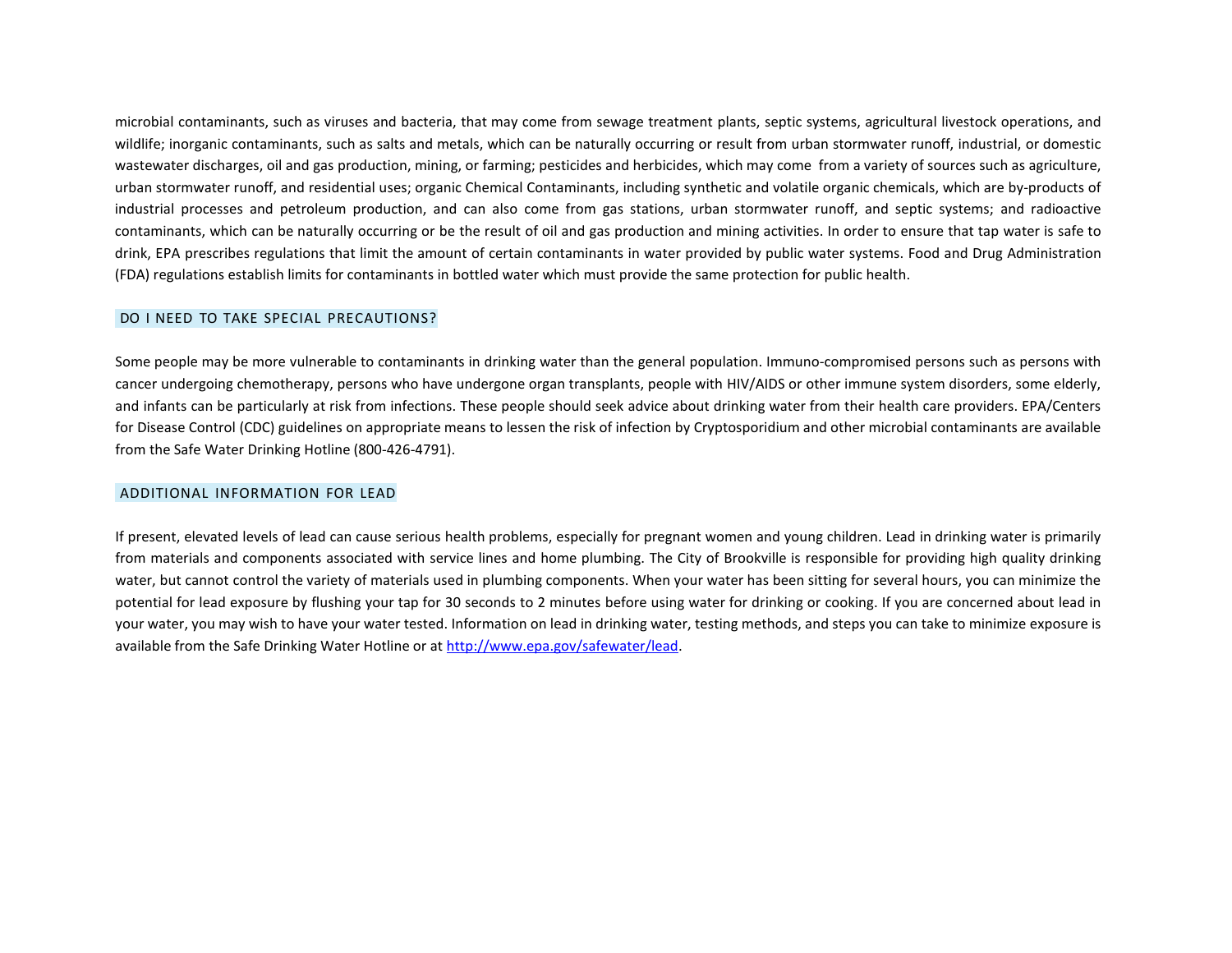#### MONITORING AND REPORTING OF COMPLIANCE DATA VIOLATIONS

## **DRINKING WATER NOTICE**

### **Monitoring requirements not met for Brookville Municipality PWS.**

We are required to monitor your drinking water for specific contaminants on a regular basis. Results of regular monitoring are an indicator of whether or not our drinking water meets health standards. During the 2020 Annual time period we did not monitor for the following contaminants and therefore cannot be sure of the quality of our drinking water during that time: DISINFECTION BY-PRODUCTS.

#### **What Should I Do?**

This notice is to inform you that Brookville Municipality PWS did not monitor and report results for the presence of the contaminants listed above in the public drinking water system during the 2020 Annual time period, as required by the Ohio Environmental Protection Agency. You do not need to take any actions in response to this notice.

#### **What is Being Done?**

Upon being notified of this violation, the water supply was required to have the drinking water analyzed for the above parameters. The water supplier will take steps to ensure that adequate monitoring will be performed in the future.

A sample was collected on 11/18/2020.

Sample results and additional information may be obtained by contacting Brookville Municipality PWS at:

**Chris Homan, Service Department Superintendent**

**937-833-2135, extension 401**

**PO Box 10, Brookville, Ohio 45309**

*Please share this information with all the other people who drink this water, especially those who may not have received this notice directly (for example, people in apartments, nursing homes, schools and businesses). You can do this by posting this notice in a public place or distributing copies by hand or mail.* 

PWSID: OH5700203 Facility ID: DS1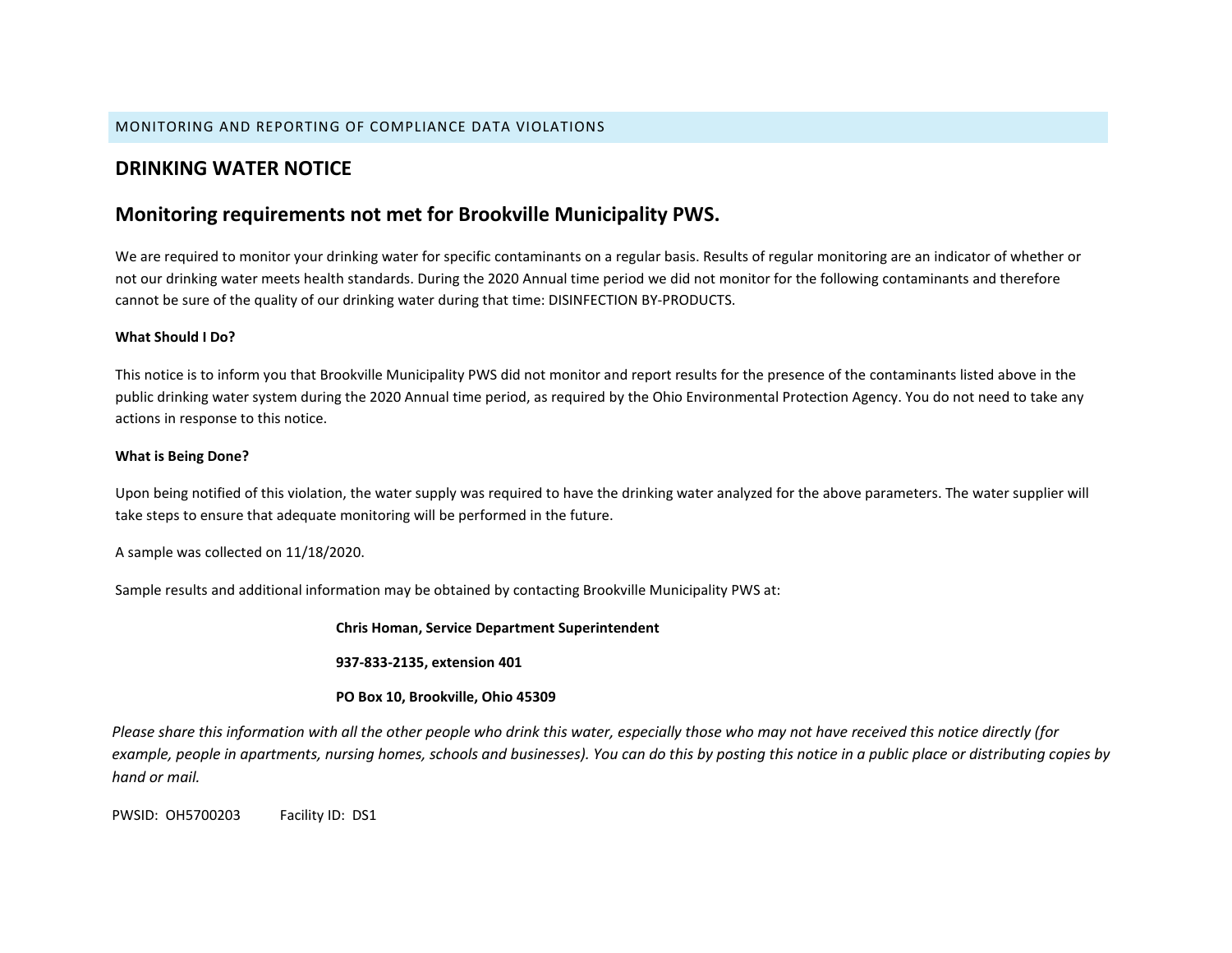#### HOW CAN I GET INVOLVED?

If you would like to participate in decisions that affect drinking water quality, please contact the City of Dayton Water Department for information on Water Board or City/Council Meetings at 937-333-6030.

#### WATER CONSERVATION TIPS

Did you know that the average U.S. household uses approximately 400 gallons of water per day or 100 gallons per person per day? Luckily, there are many low-cost and no-cost ways to conserve water. Small changes can make a big difference - try one today and soon it will become second nature.

- Take short showers a 5 minute shower uses 4 to 5 gallons of water compared to up to 50 gallons for a bath.
- Shut off water while brushing your teeth, washing your hair and shaving and save up to 500 gallons a month.
- Use a water-efficient showerhead. They're inexpensive, easy to install, and can save you up to 750 gallons a month.
- Run your clothes washer and dishwasher only when they are full. You can save up to 1,000 gallons a month.
- Water plants only when necessary.

• Fix leaky toilets and faucets. Faucet washers are inexpensive and take only a few minutes to replace. To check your toilet for a leak, place a few drops of food coloring in the tank and wait. If it seeps into the toilet bowl without flushing, you have a leak. Fixing it or replacing it with a new, more efficient model can save up to 1,000 gallons a month.

• Adjust sprinklers so only your lawn is watered. Apply water only as fast as the soil can absorb it and during the cooler parts of the day to reduce evaporation.

• Teach your kids about water conservation to ensure a future generation that uses water wisely. Make it a family effort to reduce next month's water bill!

• Visit [www.epa.gov/watersense](http://www.epa.gov/watersense) for more information.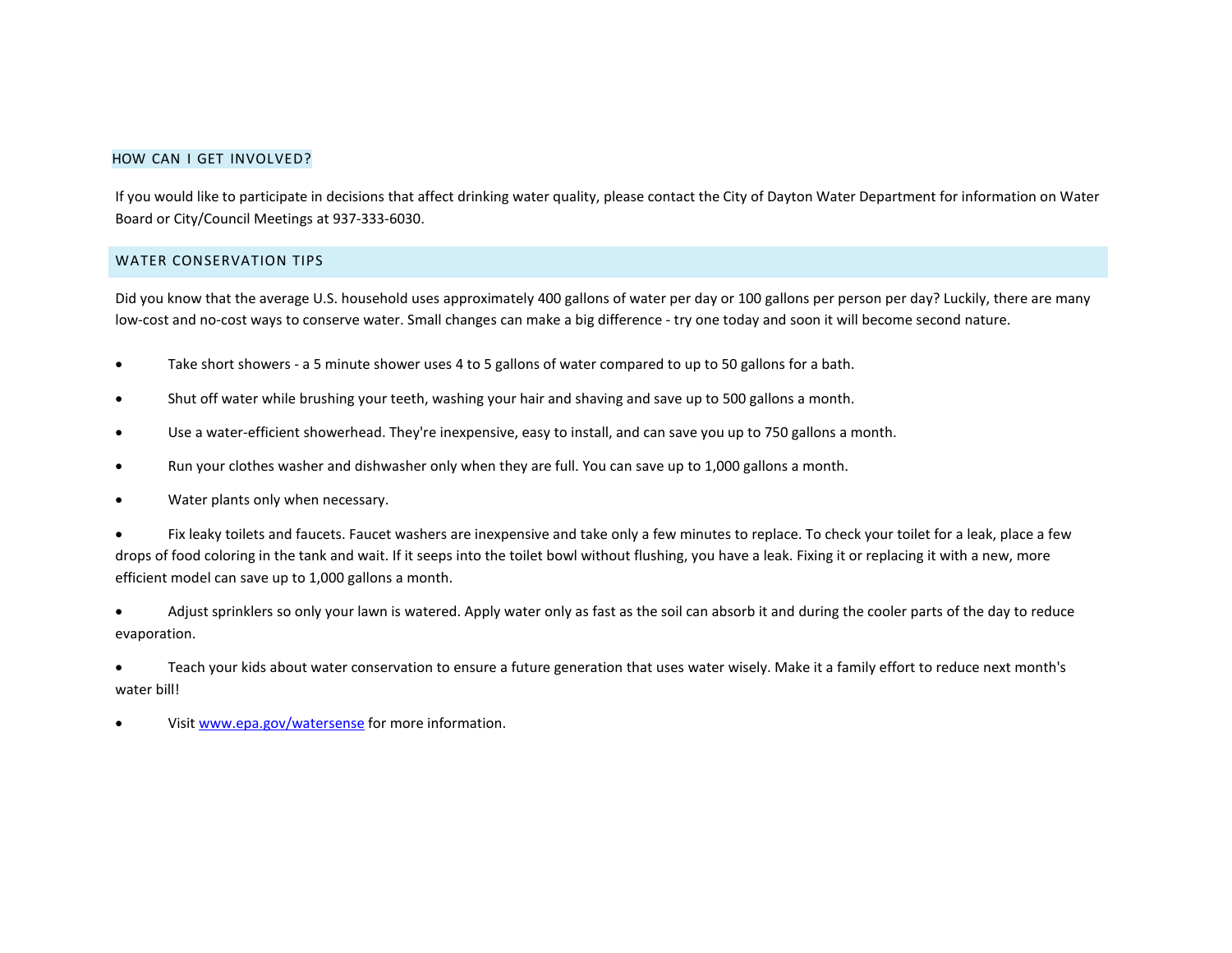#### CROSS CONNECTION CONTROL SURVEY

The purpose of this survey is to determine whether a cross-connection may exist at your home or business. A cross connection is an unprotected or improper connection to a public water distribution system that may cause contamination or pollution to enter the system. We are responsible for enforcing cross-connection control regulations and insuring that no contaminants can, under any flow conditions, enter the distribution system. If you have any of the devices listed below, please contact us so that we can discuss the issue, survey your connection and assist you in isolating it if that is necessary.

- Boiler/ Radiant heater (water heaters not included)
- Underground lawn sprinkler system
- Pool or hot tub (whirlpool tubs not included)
- Additional source(s) of water on the property
- Decorative pond
- Watering trough

#### SOURCE WATER PROTECTION TIPS

Protection of drinking water is everyone's responsibility. You can help protect your community's drinking water source in several ways:

- Eliminate excess use of lawn and garden fertilizers and pesticides they contain hazardous chemicals that can reach your drinking water source.
- Pick up after your pets.
- If you have your own septic system, maintain it to reduce leaching to water sources or consider connecting to a public water system.
- Dispose of chemicals properly; take used motor oil to a recycling center.

• Volunteer in your community. Find a watershed or wellhead protection organization in your community and volunteer to help. If there are no active groups, consider starting one. Use EPA's Adopt Your Watershed to locate groups in your community, or visit the Watershed Information Network's How to Start a Watershed Team.

• Organize a storm drain stenciling project with your local government or water supplier. Stencil a message next to the street drain reminding people "Dump No Waste - Drains to River" or "Protect Your Water." Produce and distribute a flyer for households to remind residents that storm drains dump directly into your local water body.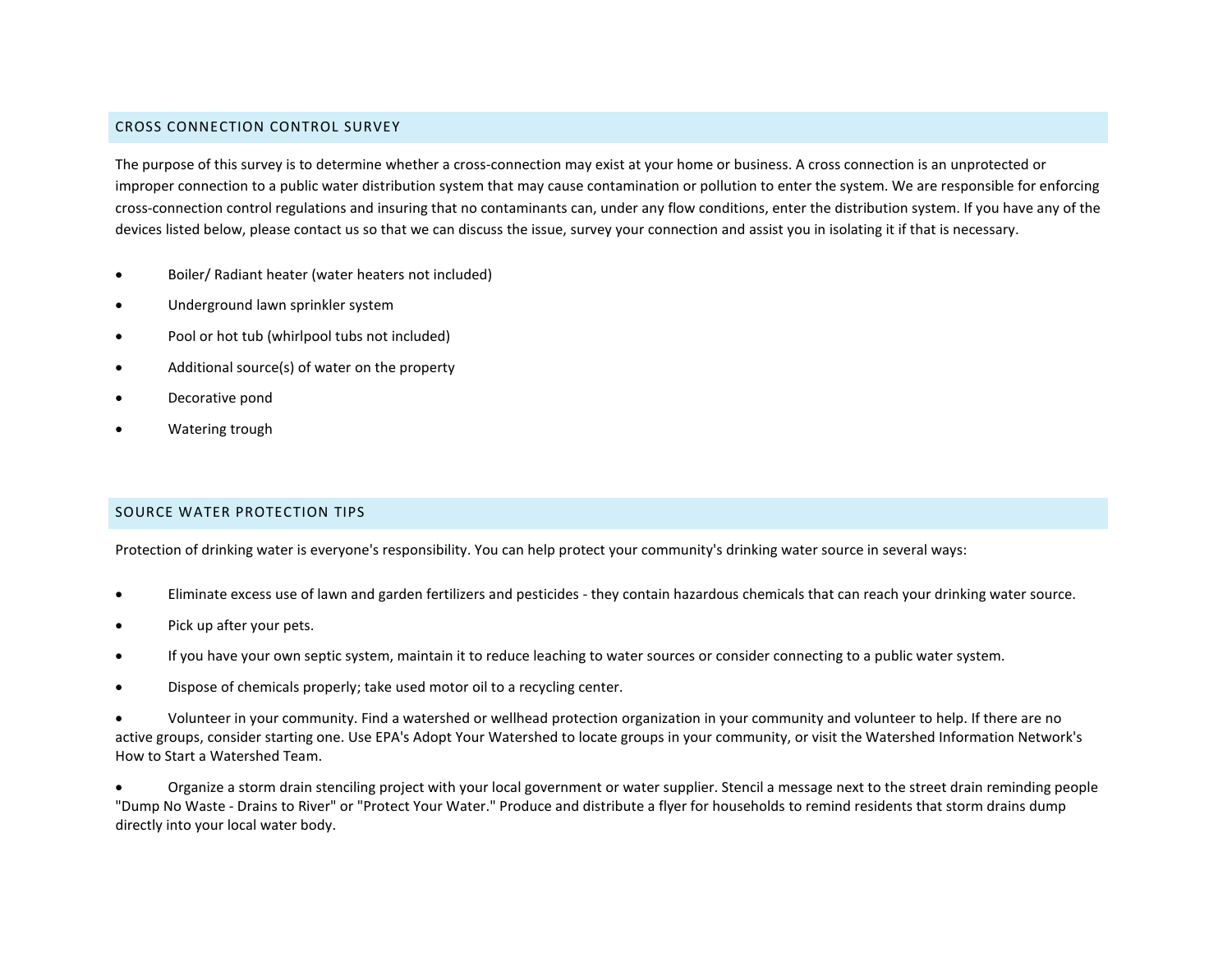#### WATER QUALITY DATA TABLE

In order to ensure that tap water is safe to drink, EPA prescribes regulations which limit the amount of contaminants in water provided by public water systems. The table below lists all of the drinking water contaminants that we detected during the calendar year of this report. Although many more contaminants were tested, only those substances listed below were found in your water. All sources of drinking water contain some naturally occurring contaminants. At low levels, these substances are generally not harmful in our drinking water. Removing all contaminants would be extremely expensive, and in most cases, would not provide increased protection of public health. A few naturally occurring minerals may actually improve the taste of drinking water and have nutritional value at low levels. Unless otherwise noted, the data presented in this table is from testing done in the calendar year of the report. The EPA or the State requires us to monitor for certain contaminants less than once per year because the concentrations of these contaminants do not vary significantly from year to year, or the system is not considered vulnerable to this type of contamination. As such, some of our data, though representative, may be more than one year old. In this table you will find terms and abbreviations that might not be familiar to you. To help you better understand these terms, we have provided the definitions below the table.

*The City of Brookville Department of Water had a current unconditional license in 2020 to operate our public water system.*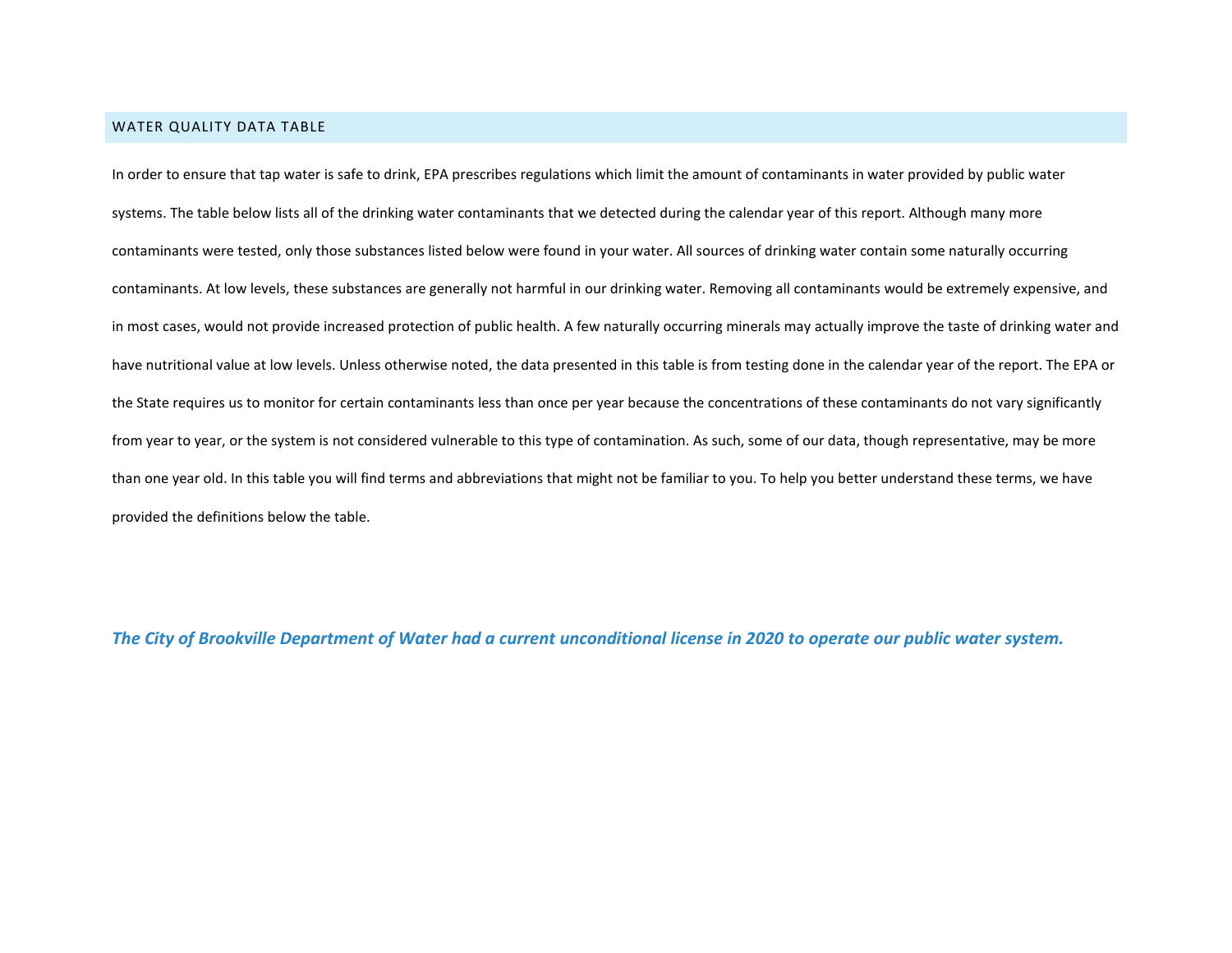| <b>Contaminants</b>                                                                                               |             | <b>MCLG</b>        | MCL,                  | <b>Detect In</b><br><b>Your Water</b> |  | Range                                      |      |                             |  |                                                                         |                                           |  |
|-------------------------------------------------------------------------------------------------------------------|-------------|--------------------|-----------------------|---------------------------------------|--|--------------------------------------------|------|-----------------------------|--|-------------------------------------------------------------------------|-------------------------------------------|--|
|                                                                                                                   |             | or<br><b>MRDLG</b> | TT, or<br><b>MRDL</b> |                                       |  | Low                                        | High | Sample<br><b>Date</b>       |  | <b>Violation</b>                                                        | <b>Typical Source</b>                     |  |
| <b>Disinfectants &amp; Disinfection By-Products</b>                                                               |             |                    |                       |                                       |  |                                            |      |                             |  |                                                                         |                                           |  |
| (There is convincing evidence that addition of a disinfectant is necessary for control of microbial contaminants) |             |                    |                       |                                       |  |                                            |      |                             |  |                                                                         |                                           |  |
| Chlorine (as Cl2) (ppm)                                                                                           | 4           |                    | 4                     | .72                                   |  | .62                                        | .72  | 2020                        |  | <b>No</b>                                                               | Water additive used to control microbes   |  |
| Haloacetic Acids (HAA5) (ppb)                                                                                     | <b>NA</b>   |                    | 60<br>7.8             |                                       |  | 7.5                                        | 7.8  | 2020                        |  | <b>No</b>                                                               | By-product of drinking water chlorination |  |
| TTHMs [Total Trihalomethanes] (ppb)                                                                               |             | <b>NA</b><br>80    |                       | 31.8                                  |  | 31.7                                       | 31.8 | 2020                        |  | No                                                                      | By-product of drinking water disinfection |  |
| <b>Contaminants</b>                                                                                               | $MCLG$ $AL$ |                    | Your<br><b>Water</b>  | Sample<br><b>Date</b>                 |  | # Samples<br><b>Exceeding</b><br><b>AL</b> |      | <b>Exceeds</b><br><b>AL</b> |  | <b>Typical Source</b>                                                   |                                           |  |
| <b>Inorganic Contaminants</b>                                                                                     |             |                    |                       |                                       |  |                                            |      |                             |  |                                                                         |                                           |  |
| Lead - action level at consumer taps<br>(ppb)                                                                     | $\Omega$    | 15                 | .77                   | 2020                                  |  | 0                                          |      | <b>No</b>                   |  | Corrosion of household plumbing systems; Erosion of natural<br>deposits |                                           |  |
| Copper - action level at consumer taps<br>(ppb)                                                                   | 1.3         | 1.3                | .045                  | 2020                                  |  | 0                                          |      | <b>No</b>                   |  | Corrosion of household plumbing systems; Erosion of natural<br>deposits |                                           |  |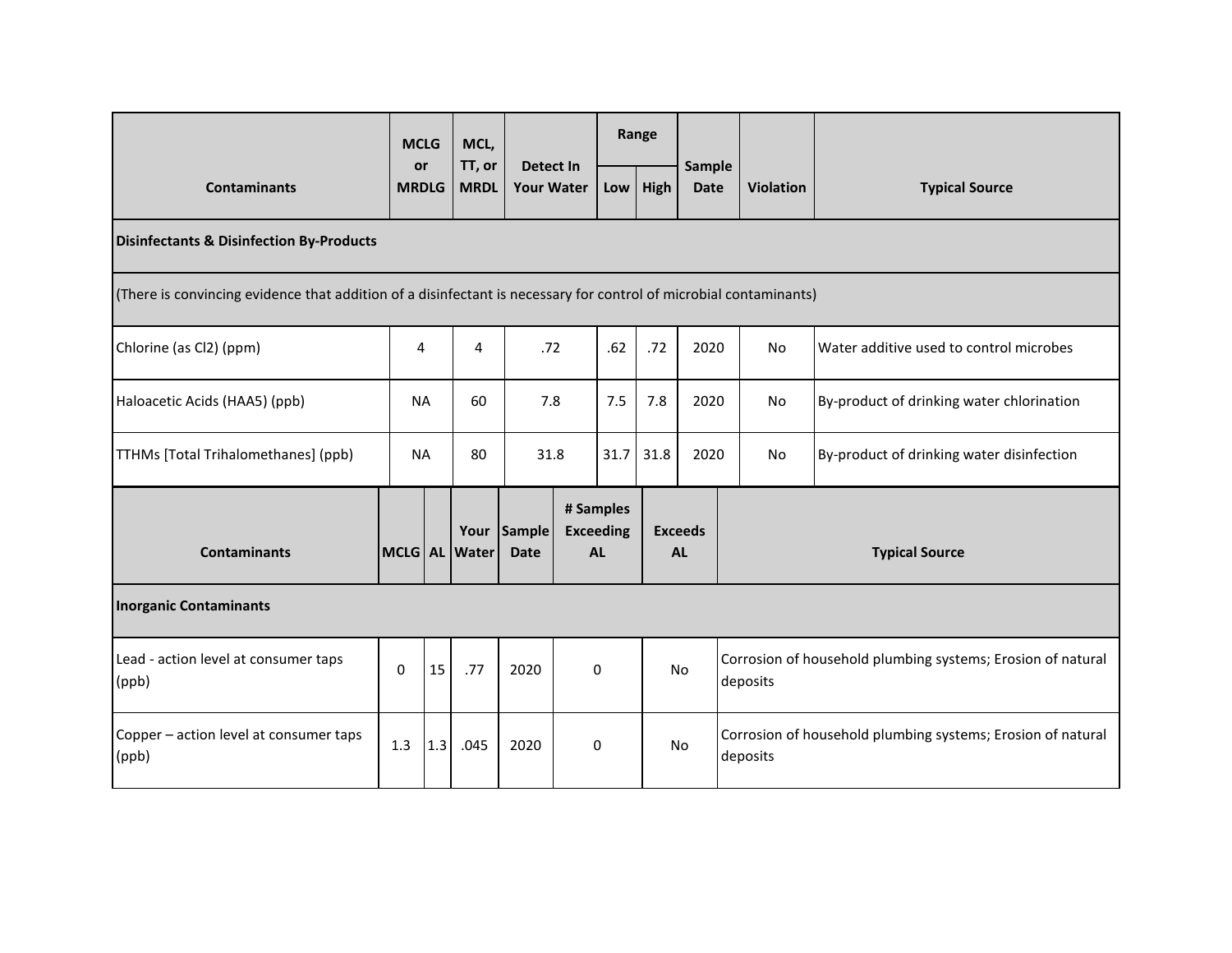| <b>Unit Descriptions</b> |                                                        |
|--------------------------|--------------------------------------------------------|
| Term                     | <b>Definition</b>                                      |
| ppm                      | ppm: parts per million, or milligrams per liter (mg/L) |
| ppb                      | ppb: parts per billion, or micrograms per liter (µg/L) |
| NA                       | NA: not applicable                                     |
| ND.                      | ND: Not detected                                       |
| <b>NR</b>                | NR: Monitoring not required, but recommended.          |

| <b>Term</b> | <b>Definition</b>                                                                                                                                                                                      |
|-------------|--------------------------------------------------------------------------------------------------------------------------------------------------------------------------------------------------------|
| <b>MCLG</b> | MCLG: Maximum Contaminant Level Goal: The level of a contaminant in drinking water below which there is no known or expected risk<br>to health. MCLGs allow for a margin of safety.                    |
| <b>MCL</b>  | MCL: Maximum Contaminant Level: The highest level of a contaminant that is allowed in drinking water. MCLs are set as close to the<br>MCLGs as feasible using the best available treatment technology. |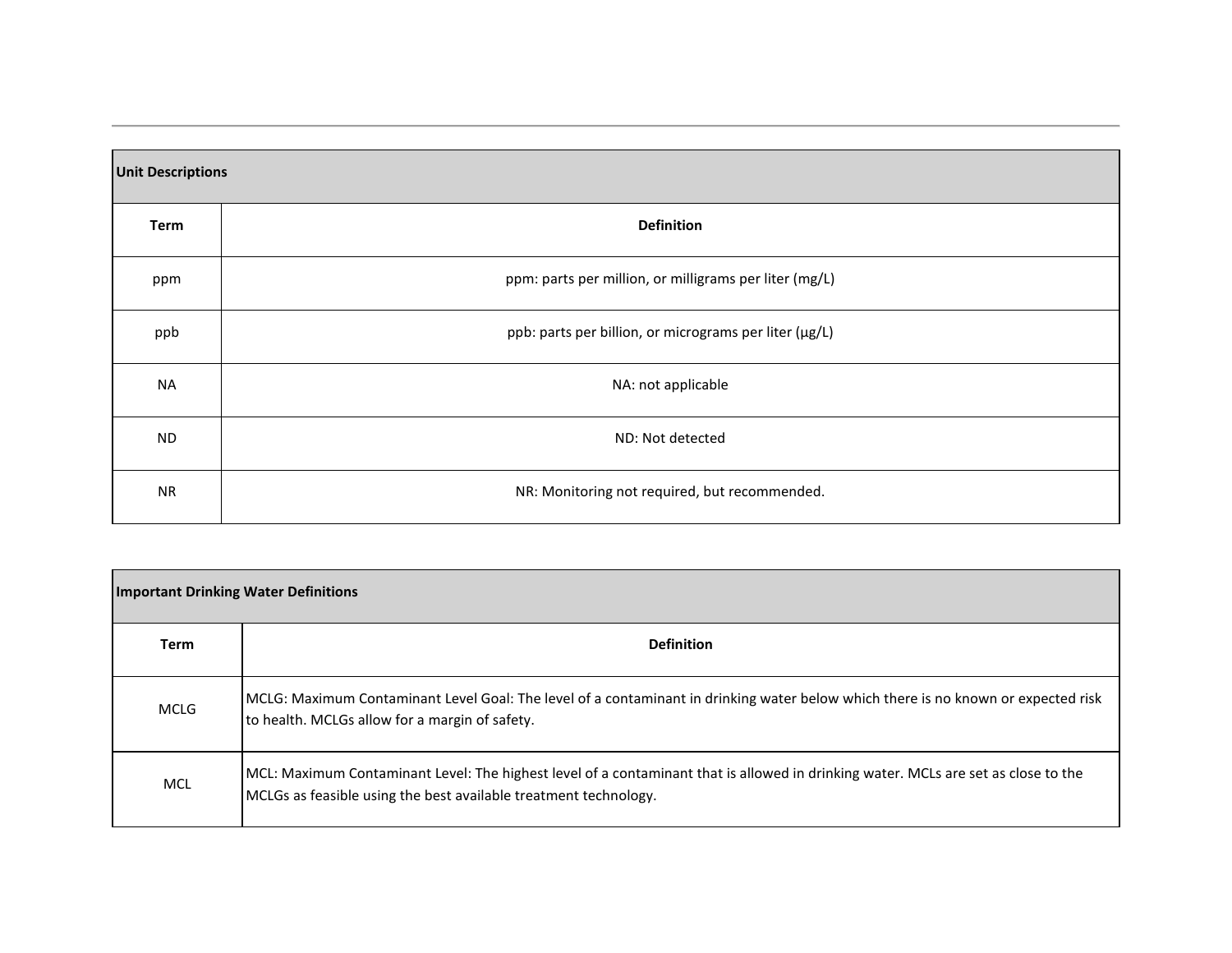| <b>Important Drinking Water Definitions</b> |                                                                                                                                                                                                                                                            |
|---------------------------------------------|------------------------------------------------------------------------------------------------------------------------------------------------------------------------------------------------------------------------------------------------------------|
| <b>TT</b>                                   | TT: Treatment Technique: A required process intended to reduce the level of a contaminant in drinking water.                                                                                                                                               |
| AL                                          | AL: Action Level: The concentration of a contaminant which, if exceeded, triggers treatment or other requirements which a water system<br>must follow.                                                                                                     |
| Variances and<br>Exemptions                 | Variances and Exemptions: State or EPA permission not to meet an MCL or a treatment technique under certain conditions.                                                                                                                                    |
| <b>MRDLG</b>                                | MRDLG: Maximum residual disinfection level goal. The level of a drinking water disinfectant below which there is no known or expected<br>risk to health. MRDLGs do not reflect the benefits of the use of disinfectants to control microbial contaminants. |
| <b>MRDL</b>                                 | MRDL: Maximum residual disinfectant level. The highest level of a disinfectant allowed in drinking water. There is convincing evidence<br>that addition of a disinfectant is necessary for control of microbial contaminants.                              |
| <b>MNR</b>                                  | <b>MNR: Monitored Not Regulated</b>                                                                                                                                                                                                                        |
| <b>MPL</b>                                  | MPL: State Assigned Maximum Permissible Level                                                                                                                                                                                                              |

#### **For more information please contact:**

Contact Name: Chris Homan Address: 301 Sycamore Street Brookville, OH 45309 Phone: 937-833-2135, ext. 401